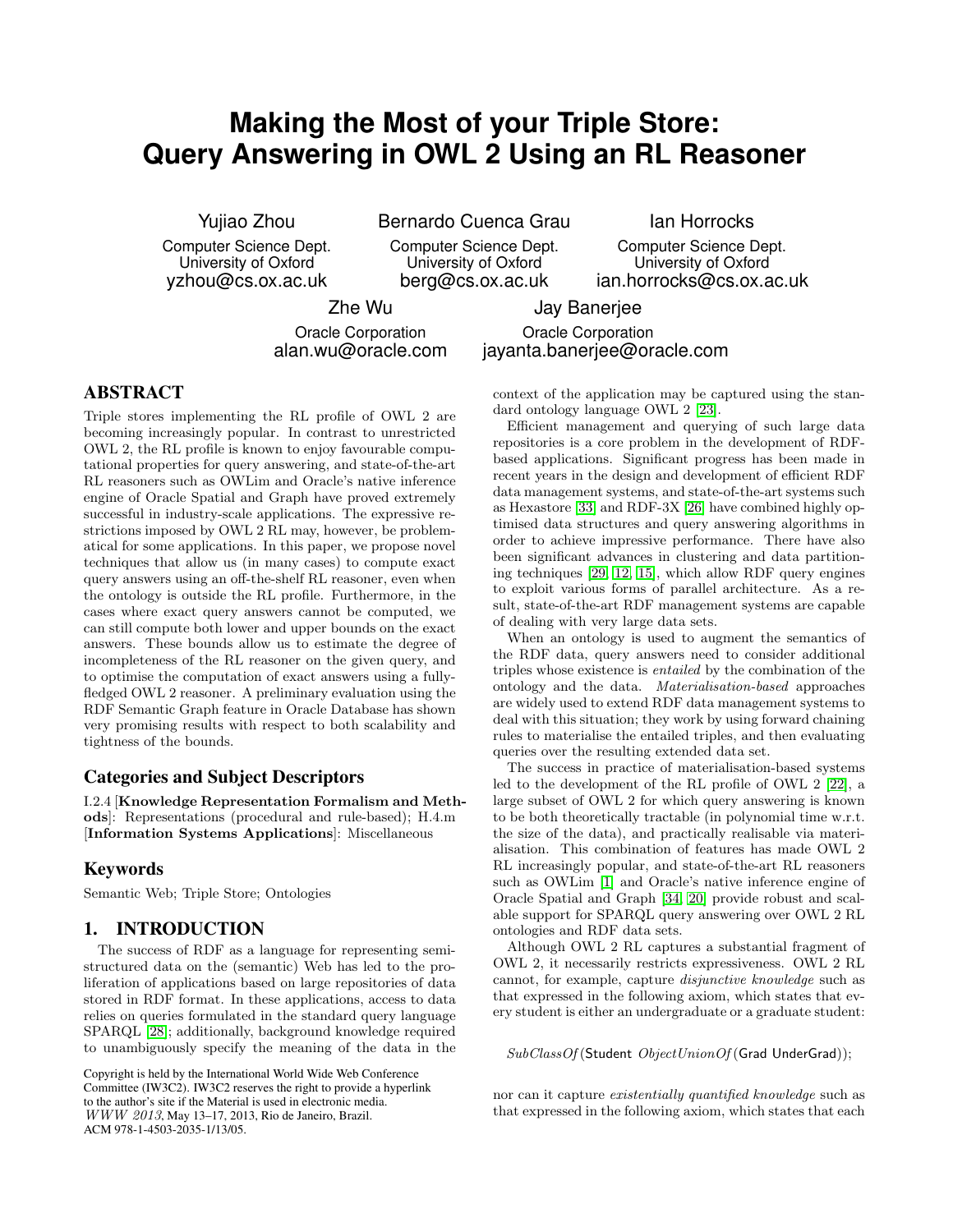<span id="page-1-2"></span>

<span id="page-1-1"></span>(a) Lower & trivial bound (b) Lower & upper bound

## Figure 1: Combination of lower and upper bounds

research assistant works for some research group:

#### $SubClassOf (RA \ Some ValuesFrom (works Group)).$

These restrictions limit the applicability of OWL 2 RL in practice since disjunctive and existentially quantified statements abound in OWL ontologies. For example, the NCI Thesaurus contains many disjunctive statements, while on-tologies such as SNOMED, FMA, and Fly Anatomy<sup>[1](#page-1-0)</sup> contain thousands of existentially quantified statements.

Although the capabilities of RL reasoners are intrinsically limited, they are flexible enough to process ontologies outside OWL 2 RL on a 'best efforts' basis, as the materialisation rules effectively ignore those (parts of) axioms that are outside the RL profile. In such cases, answers to SPARQL queries are still guaranteed to be sound (the computed answer set includes only valid answer tuples), but may not be complete (the computed answer set may not include all valid answer tuples); thus, the answer set returned by the system can be thought of as a lower bound on the exact answers.

To ensure the completeness of query answers in such cases, one could abandon RL reasoners altogether in favour of fully fledged OWL 2 reasoners, such as HermiT [\[25\]](#page-10-8), Pellet [\[31\]](#page-10-9) and Racer [\[10\]](#page-9-3). However, despite intensive efforts at optimisation, the scalability of such systems falls far short of that exhibited by RL reasoners [\[19,](#page-10-10) [11\]](#page-9-4).

In this paper, we propose novel techniques that allow us (in many cases) to compute sound and complete answers using off-the-shelf RL reasoners, even when the ontology is outside OWL 2 RL. Furthermore, in the cases where exact answers cannot be computed, our techniques allow us to compute an upper bound on the exact answers. This upper bound is useful in practice for (at least) two reasons. First, as illustrated in Figure [1\(b\),](#page-1-1) it allows us to bound the incompleteness of the RL reasoner by partitioning tuples into three sets: those that are definitely in the answer (marked with  $'$ , those that may be in the answer (marked with '?'), and those that are definitely not in the answer (marked with  $\langle \cdot \cdot \rangle$ ); without the upper bound no tuples can be ruled out, and the status of a potentially huge number of tuples is thus left undetermined (as illustrated in Figure [1\(a\)\)](#page-1-2). Second, it allows us to optimise the computation of exact answers by checking—e.g., using a fully-fledged OWL 2 reasoner—only the (typically small number of) tuples remaining in the gap between the lower and upper bounds.

Our work is closely related to existing techniques for theory approximation [\[7,](#page-9-5) [30\]](#page-10-11), where lower and upper bounds to query answers are obtained by transforming the knowledge base (and possibly also the query) into a less expressive lan-

<span id="page-1-0"></span>[id=fly\\_anatomy\\_xp](http://obofoundry.org/cgi-bin/detail.cgi?id=fly_anatomy_xp)

guage. Systems such as those described in [\[32,](#page-10-12) [27,](#page-10-13) [18\]](#page-10-14), all of which we discuss in detail in Section [6,](#page-8-0) are able to compute upper bounds to query answers under certain conditions. To the best of our knowledge, however, our approach is the only one that enjoys all of the following desirable properties:

- In contrast to [\[32\]](#page-10-12) and [\[27\]](#page-10-13), computation of the upper bound requires only the ontology to be transformed, and is independent of both data and query.
- In contrast to  $[32]$ ,  $[27]$ , and  $[18]$ , our transformation increases the size of the ontology only linearly with bounded minimum cardinality constraint values, and can be computed in linear time.
- In contrast to [\[27\]](#page-10-13) and [\[18\]](#page-10-14), which approximate the ontology into DL-Lite (i.e., OWL 2 QL), our approach uses OWL 2 RL, which will typically lead to tighter bounds, and allows us to directly exploit an industrialstrength OWL 2 RL reasoner as a "black box".
- In contrast to [\[32\]](#page-10-12) and [\[18\]](#page-10-14), our approach is independent of the query language, and hence can be applied not only to SPARQL queries, but also to more general languages such as (unions of) conjunctive queries.

An evaluation of our approach has been performed using the RDF Semantic Graph feature of Oracle Spatial and Graph, a range of test data including both benchmark and realistic ontologies, and a variety of synthetic and realistic queries. The evaluation suggests that the gap between the lower and upper bounds is typically small, indeed often empty, and that the upper bound is usually tight (i.e., it coincides with the exact answers). Moreover, although computing the upper bound increased the cost of materialising the data set, it is still feasible for large scale data sets, and much more efficient than the computation of exact answers using an OWL 2 reasoner; indeed we believe that this is the first time that exact answers have been computed over data sets of this size and w.r.t. an ontology outside any of the OWL 2 profiles.

This paper comes with an online technical report containing all the missing proofs.[2](#page-1-3)

# **2. PRELIMINARIES**

We adopt standard notions from first-order logic (FOL) with equality, such as variables, constants, terms, atoms, formulas, sentences, substitutions, satisfiability, unsatisfiability, and entailment (written  $\models$ ). We use the standard notation  $t \approx t'$  (an equality atom) to denote equality between terms and the standard abbreviation  $t \not\approx t'$  for  $-t \approx t'$  (and inequality atom). The falsum atom, which is evaluated to false in all interpretations, is denoted here as ⊥, whereas the dual truth atom is represented as ⊤.

# **2.1 Ontologies and Data Sets**

We assume basic familiarity with the OWL 2 and OWL 2 RL ontology languages [\[23,](#page-10-1) [22\]](#page-10-5), as well as with the syntax and semantics of  $\mathcal{SROIQ}$ —the description logic (DL) underpinning OWL 2 (see [\[13\]](#page-9-6) for details). $\frac{3}{5}$  $\frac{3}{5}$  $\frac{3}{5}$ 

<sup>1</sup> [http://obofoundry.org/cgi-bin/detail.cgi?](http://obofoundry.org/cgi-bin/detail.cgi?id=fly_anatomy_xp)

 $\overline{2}$ [http://www.cs.ox.ac.uk/isg/tools/UOBMGenerator/](http://www.cs.ox.ac.uk/isg/tools/UOBMGenerator/TR_paper.pdf) [TR\\_paper.pdf](http://www.cs.ox.ac.uk/isg/tools/UOBMGenerator/TR_paper.pdf)

<span id="page-1-4"></span><span id="page-1-3"></span><sup>&</sup>lt;sup>3</sup>In this paper, we disregard datatypes for simplicity.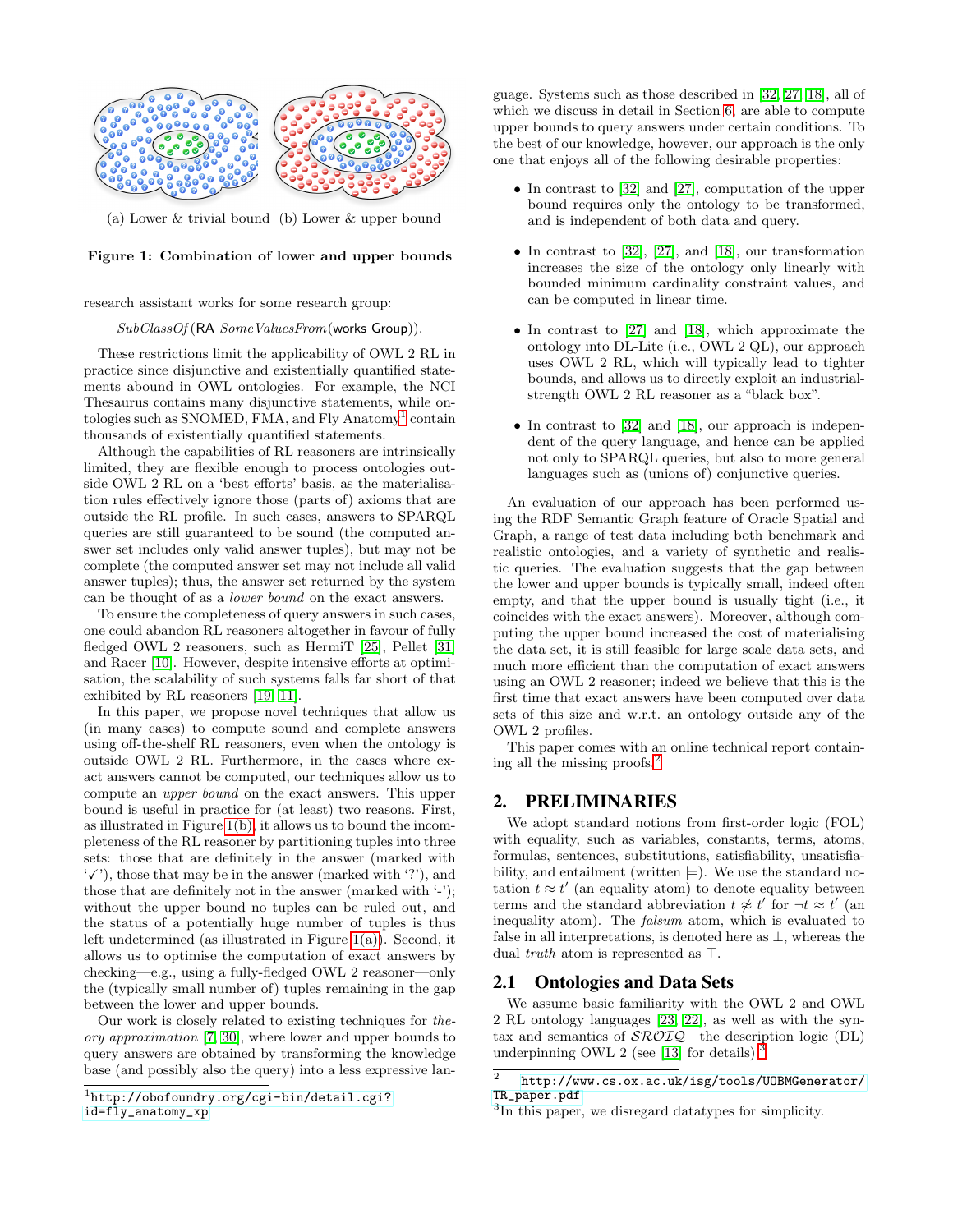In this paper, we exploit the normal form for  $\mathcal{SROIQ}$ given in Definition [1.](#page-2-0) Each  $\mathcal{SROIQ}$  TBox can be transformed into this normal form by introducing fresh predicates as needed (see [\[25\]](#page-10-8) for details on the normalisation algorithm).

<span id="page-2-0"></span>DEFINITION 1. A SROIQ-TBox is normalised if it contains only the following kinds of axioms, where  $R_{(i)}$  are either an atomic role or the inverse of an atomic role:

- Concept inclusion axioms  $\top \sqsubseteq \bigsqcup_{i=1}^n C_i$ , where each  $C_i$  is of the form B,  $\{c\}$ ,  $\forall R.B$ ,  $\exists R.S$ elf,  $\neg \exists R.S$ elf,  $\geq n R.B$ , or  $\leq n R.B$ , with B either an atomic concept or the negation of an atomic concept, c an individual, and n a nonnegative integer;
- Role axioms  $R_1 \sqsubseteq R_2$ ,  $R_1 \circ R_2 \sqsubseteq R_3$ , or  $R_1 \sqcap R_2 \sqsubseteq \bot$ .

We deviate slightly from the treatment of ontologies given in the W3C specification of OWL 2, where there is no explicit distinction between schema (i.e., TBox) and data (i.e., ABox). It is often convenient, however, to think of the ontology as a TBox (i.e., as containing only schema axioms), and to treat the (RDF) data assertions separately; this makes no difference from a semantic point of view. We will, therefore, treat an OWL 2 ontology  $\mathcal O$  as a  $\mathcal{SROIQ}\text{-}\mathrm{TBox}$ , and assume that all assertions are in a separate data set  $D$ . W.l.o.g. we restrict ourselves in this paper to data sets consisting only of atoms, including inequalities but excluding  $\perp$  and  $\top$ .

## **2.2 Queries**

A *conjunctive query*  $(CQ)$ , or simply a *query*, is a firstorder formula of the form  $Q(\vec{x}) = \exists \vec{y}.\varphi(\vec{x}, \vec{y})$ , where Q is a distinguished query predicate and  $\varphi(\vec{x}, \vec{y})$  is a conjunction of atoms different from  $\perp$  and from an inequality. A tuple of constants  $\vec{a}$  is an answer to  $Q(\vec{x})$  w.r.t. a set F of first-order sentences and a set of ground atoms D if  $\mathcal{F} \cup D \models Q(\vec{a})$ . The answer set of  $Q(\vec{x})$  w.r.t. F and D, which we often call the *exact answers* to the query, is denoted as  $\text{cert}(Q, \mathcal{F}, D)$ , where the free variables of  $Q(\vec{x})$  are omitted. SPARQL queries are semantically equivalent to a restricted class of CQs with no existential quantifiers.

#### **2.3 Datalog Languages**

The design of OWL 2 RL was inspired by Description Logic Programs  $[8]$  — a KR formalism that can be captured using either datalog [\[6\]](#page-9-8) or DLs. Therefore, there exists a tight connection between datalog rules and OWL 2 RL axioms.

The main difference between OWL 2 and its RL profile is the ability to represent disjunctive and existentially quantified knowledge. Hence, there is a tight connection between OWL 2 and an extension of datalog, which we call datalog<sup>±,∨</sup>, where both existential quantifiers and disjunctions are allowed in the head of rules. The connection between OWL 2 and datalog<sup> $\pm$ ,∨</sup> is relevant to us, since our approach uses datalog<sup>±,∨</sup> rules as an intermediate representation of ontology axioms. We next define datalog<sup> $\pm$ , $\vee$ </sup> and postpone the description of its relationship with OWL 2 until Section [3.1.](#page-3-0)

A datalog<sup> $\pm$ , $\vee$ </sup> *rule r* is a first-order sentence of form [\(1\)](#page-2-1)

<span id="page-2-1"></span>
$$
\forall \vec{x}. [B_1 \land \ldots \land B_n] \to \bigvee_{i=1}^m \exists \vec{y}_i. \varphi_i(\vec{x}, \vec{y}_i) \tag{1}
$$

| O | $\rightsquigarrow \quad \Sigma \circ$ | $\rightsquigarrow$ | $\Xi(\Sigma_{\mathcal{O}})$        | $\rightsquigarrow$ | $\mathcal{O}' \cup D'_{\mathcal{O}}$ |
|---|---------------------------------------|--------------------|------------------------------------|--------------------|--------------------------------------|
|   |                                       |                    |                                    |                    |                                      |
|   |                                       |                    |                                    |                    |                                      |
|   |                                       |                    |                                    |                    |                                      |
|   |                                       |                    | OWL 2 $DATALOG^{\pm,\vee}$ DATALOG |                    | OWL 2 RL                             |

<span id="page-2-3"></span>Figure 2: Transformation steps

where each  $B_i$  is an atom that is neither  $\perp$  nor an inequality atom and whose free variables are contained in  $\vec{x}$ , and either

- $m = 1$  and  $\varphi_1(\vec{x}, \vec{y}_1) = \perp$  (we call such r a  $\perp$ -rule), or
- $m \geq 1$  and, for each  $1 \leq i \leq m$ , the formula  $\varphi_i(\vec{x}, \vec{y}_i)$ with free variables in  $\vec{x} \cup \vec{y}_i$  is a conjunction of atoms different from ⊥.

The quantifier  $\forall \vec{x}$  is left implicit. The body of r is the set of atoms  $\text{body}(r) = \{B_1, \ldots, B_n\}$ , and the *head* of r is the formula head $(r) = \bigvee_{i=1}^{m} \exists \vec{y_i} . \varphi(\vec{x}, \vec{y_i}).$  A datalog<sup> $\pm, \vee$ </sup> rule  $r$  is a datalog<sup> $\pm$ </sup> rule if  $m = 1$  [\[2\]](#page-9-9), and it is a datalog rule if it is a datalog  $\pm$  rule and the head does not contain existentially quantified variables.[4](#page-2-2)

For  $\Sigma$  a set of datalog rules and D a set of ground atoms, the *saturation* of  $\Sigma$  w.r.t. D is the set D' of all ground atoms entailed by  $\Sigma \cup D$ , which can be computed by means of a forward-chaining (aka materialisation-based) algorithm. The answer set  $\text{cert}(Q, \Sigma, D)$  for an arbitrary conjunctive query Q then coincides with  $\text{cert}(Q, \emptyset, D')$ .

## **3. CORE TECHNICAL APPROACH**

Given an OWL 2 ontology  $\mathcal{O}$ , our goal is to transform  $\mathcal O$ into an OWL 2 RL ontology  $\mathcal{O}'$  and (possibly) a data set  $D'_{\mathcal{O}}$  such that, for any data set  $D$  and any query  $Q$ :

1. cert $(Q, \mathcal{O}, D) \subseteq \text{cert}(Q, \mathcal{O}', D \cup D'_{\mathcal{O}});$  and

2. cert $(Q, \mathcal{O}', D \cup D'_{\mathcal{O}}) \setminus \text{cert}(Q, \mathcal{O}, D)$  is "small".

As we show below, the data set  $D'_{\mathcal{O}}$  is only required if  $\mathcal O$ contains certain kinds of constructs.

There is a tradeoff between the tightness of the upper bound (the size of  $\mathsf{cert}(Q, \mathcal{O}', D \cup D'_{\mathcal{O}}) \setminus \mathsf{cert}(Q, \mathcal{O}, D))$  and the efficiency with which  $\textsf{cert}(Q, \mathcal{O}', D \cup D'_{\mathcal{O}})$  can be computed. In our approach,  $\mathcal{O}'$  and  $D'_{\mathcal{O}}$  are easy to compute (via a linear-time transformation), and  $\textsf{cert}(Q, Q', D \cup D'_Q)$ can be efficiently computed using an OWL 2 RL reasoner.

To transform the ontology  $\mathcal O$  into  $\mathcal O'$  and  $D'_{\mathcal O}$ , we proceed as follows (see Figure [2](#page-2-3) for a schematic representation):

- 1. Transform  $\mathcal O$  into a set  $\Sigma_{\mathcal O}$  of datalog<sup> $\pm, \vee$ </sup> rules such that cert $(Q, \mathcal{O}, D)$  = cert $(Q, \Sigma_{\mathcal{O}}, D)$  for any query Q (in the vocabulary of  $\mathcal{O}$ ) and any data set D.
- 2. Transform  $\Sigma_{\mathcal{O}}$  into a set  $\Xi(\Sigma_{\mathcal{O}})$  of datalog rules by eliminating disjunctions and existential quantifiers, and such that for every query  $Q$  and data set  $D$ , we have  $cert(Q, \Sigma_{\mathcal{O}}, D) \subseteq cert(Q, \Xi(\Sigma_{\mathcal{O}}), D).$
- 3. Transform  $\Xi(\Sigma_{\mathcal{O}})$  into an OWL 2 RL ontology  $\mathcal{O}'$  and a data set  $D'_\mathcal{O}$  such that, for every query  $Q$  and data set D, we have  $\text{cert}(Q, \Xi(\Sigma_{\mathcal{O}}), D) \subseteq \text{cert}(Q, \mathcal{O}', D \cup D'_{\mathcal{O}}).$

<span id="page-2-2"></span><sup>4</sup>Our definition of datalog allows conjunctions in the head, which is not allowed in the standard, but the rules can be equivalently split into multiple rules with atomic heads.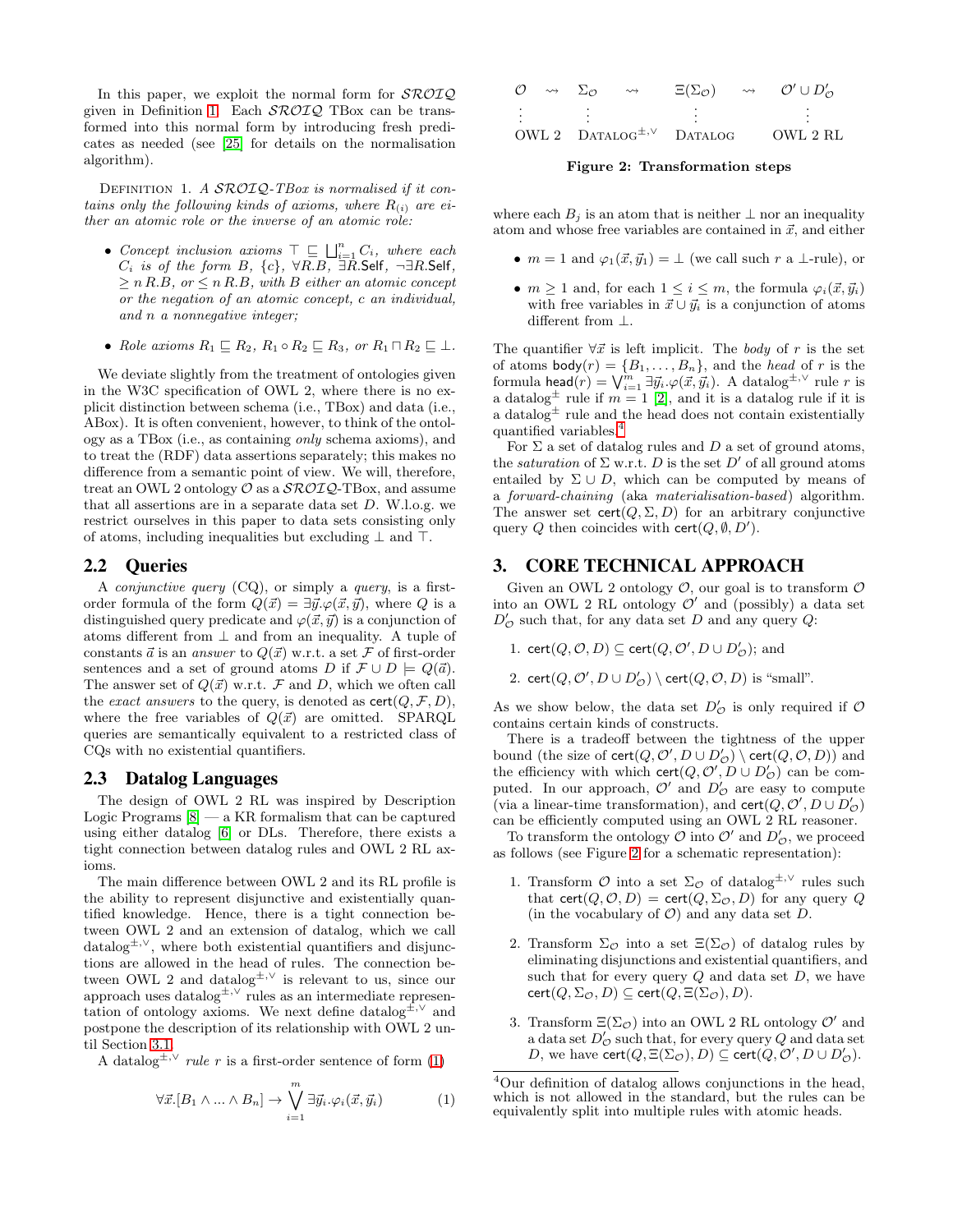Step 1 is an answer-preserving transformation from OWL 2 to datalog<sup> $\pm$ ,∨</sup> rules, which can then be conveniently overapproximated in a weaker logic in the crucial second step. Step 3 is a transformation from datalog to OWL 2 RL which is answer-preserving in most (but not all) cases.

Given that  $\mathcal{O}'$  is an OWL 2 RL ontology, we can use any reasoner that is sound for OWL 2 and complete for OWL 2 RL to compute a lower bound answer (using  $\mathcal{O}$ ) and an upper bound answer (using  $\mathcal{O}' \cup D'_{\mathcal{O}}$ ) for any given query  $Q$ and data set D. More precisely, if  $r|(Q, O, D)$  is the query answer computed by such a reasoner, then we have:

$$
\mathrm{rl}(Q,\mathcal{O},D)\subseteq\mathrm{cert}(Q,\mathcal{O},D)\subseteq\mathrm{rl}(Q,\mathcal{O}',D\cup D'_\mathcal{O})\ \ \text{for all}\ Q,D
$$

We next describe the transformations in steps  $1-3$ , and illustrate them with the example ontology  $\mathcal{O}_{\mathsf{ex}}$  in Figure [4.](#page-4-0)

### <span id="page-3-0"></span>**3.1 From OWL 2 to Datalog**±,<sup>∨</sup>

The first step is to transform the OWL 2 ontology  $\mathcal O$  into a set  $\Sigma_{\mathcal{O}}$  of datalog<sup>±,∨</sup> rules. For this, we first transform  $\mathcal{O}$ into the normal form given in Definition [1.](#page-2-0) Let  $ar(R, x, y)$ be defined as follows for each role R occurring in  $\mathcal{O}$ :

$$
\mathsf{ar}(R, x, y) = \begin{cases} S(y, x) & \text{if } R \text{ inverse of the atomic role } S, \\ R(x, y) & \text{if } R \text{ atomic} \end{cases}
$$

Then,  $\Sigma_{\mathcal{O}}$  contains the following datalog<sup>±,∨</sup> rules for each axiom in the normalisation of  $\mathcal{O}$ :

- $\textsf{Ins}(C) \to \textsf{rhs}(C)$  for  $\top \sqsubseteq C$ , where  $\textsf{Ins}(C)$  and  $\textsf{rhs}(C)$ are as given in Figure [3;](#page-4-1)
- ar $(R, x, y) \rightarrow$  ar $(S, x, y)$  for  $R \sqsubseteq S$ ;
- $ar(R, x, y) \land ar(S, y, z) \rightarrow ar(T, x, z)$  for  $R \circ S \sqsubseteq T$ ; and

• 
$$
\operatorname{ar}(R, x, y) \land \operatorname{ar}(S, x, y) \to \bot
$$
 for  $R \sqcap T \sqsubseteq \bot$ .

The obtained set  $\Sigma_{\mathcal{O}}$  of datalog<sup>±,∨</sup> rules is equivalent to the normalisation of  $O$ , and hence it is a *conservative ex*tension of  $\mathcal{O}$ ; that is, the models of  $\Sigma_{\mathcal{O}}$  are obtained by extending those of  $\mathcal O$  with the interpretation of any new predicates introduced during normalisation. Thus,  $\Sigma_{\mathcal{O}}$  preserves the answers to all queries using the vocabulary of  $\mathcal O$ [\[3\]](#page-9-10). The transformation of our example ontology  $\mathcal{O}_{\mathsf{ex}}$  into datalog<sup>±,∨</sup> rules  $\Sigma_{\mathcal{O}_{ex}}$  is also shown in Figure [4.](#page-4-0) Note that  $\Sigma_{\mathcal{O}_{\mathsf{ev}}}$  is extended with a new unary predicate Aux.

## <span id="page-3-5"></span>**3.2 From Datalog**±,<sup>∨</sup> **to Datalog**

Next, we transform the datalog<sup> $\pm$ ,∨</sup> rules  $\Sigma_{\mathcal{O}}$  into a set of datalog rules  $\Xi(\Sigma_{\mathcal{O}})$  such that  $\Xi(\Sigma_{\mathcal{O}}) \models \Sigma_{\mathcal{O}}$ , and thus for each query Q and data set D, cert $(Q, \Sigma_{\mathcal{O}}, D) \subseteq$  cert $(Q, \Xi(\Sigma_{\mathcal{O}}), D)$ . This transformation is performed in two steps:

- 1) Rewrite each datalog<sup> $\pm$ , $\vee$ </sup> rule r into a set of datalog<sup> $\pm$ </sup> rules by transforming disjunctions in the head of  $r$  into conjunctions, and splitting the resulting conjunctions into multiple datalog $\pm$  rules. This is a standard "naive" technique for approximating disjunction, and was used, e.g., in the Screech reasoner [\[32\]](#page-10-12). More sophisticated strategies will be discussed below.
- 2) Transform the resulting datalog $\pm$  rules into datalog rules by using fresh individuals to Skolemise existentially quantified variables. Our transformation is based on the transformation from datalog $\pm$  into datalog used in recent work for a rather different purpose, namely to check chase ter*mination* when applied to datalog<sup> $\pm$ </sup> rules [\[4\]](#page-9-11).

<span id="page-3-4"></span>We next formally define the transformation  $\Xi(\cdot)$  for an arbitrary set of datalog<sup> $\pm$ ,∨</sup> rules; Figure [5](#page-5-0) illustrates the application of this transformation to our running example.[5](#page-3-1)

DEFINITION 2. For each datalog<sup> $\pm$ ,∨</sup> rule r of the form [\(1\)](#page-2-1) and each  $1 \leq i \leq m$ , let  $r_i$  be the datalog<sup> $\pm$ </sup> rule

$$
r_i = B_1 \wedge \ldots \wedge B_n \to \exists \vec{y}_i \varphi_i(\vec{x}, \vec{y}_i)
$$

and let  $\varphi_i^{\wedge}(\vec{x}, \vec{y}_i)$  be defined as the conjunction of all noninequality atoms in  $\varphi_i(\vec{x}, \vec{y}_i)$ .<sup>[6](#page-3-2)</sup>

Finally, for each  $1 \leq i \leq m$  and each variable  $y_{ij} \in \vec{y}_i$ , let  $c_{ij}^r$  be a fresh individual unique for  $y_{ij}$ , and let  $\theta_i^r$  be the substitution mapping each variable  $y_{ij} \in \vec{y}_i$  to  $c_{ij}^r$ . Then,  $\Xi(r_i)$  is the following set of datalog rules:

$$
\Xi(r_i) = \{B_1 \wedge \ldots \wedge B_n \to \varphi_i^{\wedge}(\vec{x}, \theta_i^r(\vec{y}_i))\}
$$
  

$$
\bigcup \{c_1 \approx c_2 \to \bot \mid c_1 \not\approx c_2 \text{ occurs in } \varphi_i(\vec{x}, \theta_i^r(\vec{y}_i)) \quad (2)
$$

We finally define  $\Xi(r) = \bigcup_{i=1}^m \Xi(r_i)$  and  $\Xi(\Sigma) = \bigcup_{r \in \Sigma} \Xi(r)$ for  $\Sigma$  a set of datalog<sup> $\pm, \vee$ </sup> rules.

Note that  $\Xi(\Sigma)$  does not contain inequality atoms in rule heads; although such rules are allowed according to our definition of datalog, they cannot (easily) be transformed into equivalent OWL 2 RL axioms, which is our ultimate goal. For instance, the datalog<sup> $\pm, \vee$ </sup> rule

$$
r = B(x) \rightarrow R(x, c_1) \land A(c_1) \land R(x, c_2) \land A(c_2) \land c_1 \not\approx c_2
$$

is transformed as follows, where  $c_1 \approx c_2 \rightarrow \perp$  is equivalent to an OWL 2 (RL) DifferentFrom assertion.

$$
\Xi(r) = \{B(x) \to R(x, c_1) \land A(c_1) \land R(x, c_2) \land A(c_2),
$$
  

$$
c_1 \approx c_2 \to \bot\}
$$

As stated in the following proposition, the proof of which is given in our online technical report, the transformation over-approximates the datalog<sup> $\pm$ , $\vee$ </sup> rules.

PROPOSITION 1.  $\Xi(\Sigma) \models \Sigma$ , for  $\Sigma$  an arbitrary set of  $datalog^{\pm, \vee}$  rules.

Proposition [1](#page-3-3) immediately implies

<span id="page-3-3"></span>
$$
\mathsf{cert}(Q, \Sigma_{\mathcal{O}}, D) \subseteq \mathsf{cert}(Q, \Xi(\Sigma_{\mathcal{O}}), D)
$$

for an arbitrary query  $Q$  and data set  $D$ , and hence query answers w.r.t.  $\Xi(\Sigma_{\mathcal{O}})$  are an upper bound to those w.r.t.  $\Sigma_{\mathcal{O}}$ .

Note that when  $\Xi(\Sigma_{\mathcal{O}}) \cup D$  is unsatisfiable, the obtained upper bound is the trivial one for all queries, i.e., all tuples of individuals with the appropriate arty. For instance, if we extend  $\mathcal{O}_{\mathsf{ex}}$  in Figure [4](#page-4-0) with the axiom Grad $\Box$ UnderGrad  $\Box$  ⊥ which states graduate students and undergraduate students are disjoint, we obtain the ⊥-rule  $Grad(x) \wedge UnderGrad(x) \rightarrow$  $\perp$  in both  $\Sigma_{\mathcal{O}_{\text{ex}}}$  and  $\Xi(\Sigma_{\mathcal{O}_{\text{ex}}})$ . For  $D_{\text{ex}} = \{RA(a)\}\$ we have that  $\mathcal{O}_{\mathsf{ex}} \cup D_{\mathsf{ex}}$  is satisfiable, but  $\Xi(\Sigma_{\mathcal{O}_{\mathsf{ex}}}) \cup D_{\mathsf{ex}}$  is unsatisfiable. In Section [4.1](#page-6-0) we discuss how this issue can be dealt with in detail.

<span id="page-3-2"></span><span id="page-3-1"></span> $5$ Note that the size of the transformation is polynomial in minimum cardinality constraint values, but otherwise linear. 6 Inequality atoms only occur in conjunction with other atoms in  $\varphi_i(\vec{x}, \vec{y}_i)$ , and hence  $\varphi_i^{\wedge}(\vec{x}, \vec{y}_i)$  is well-defined.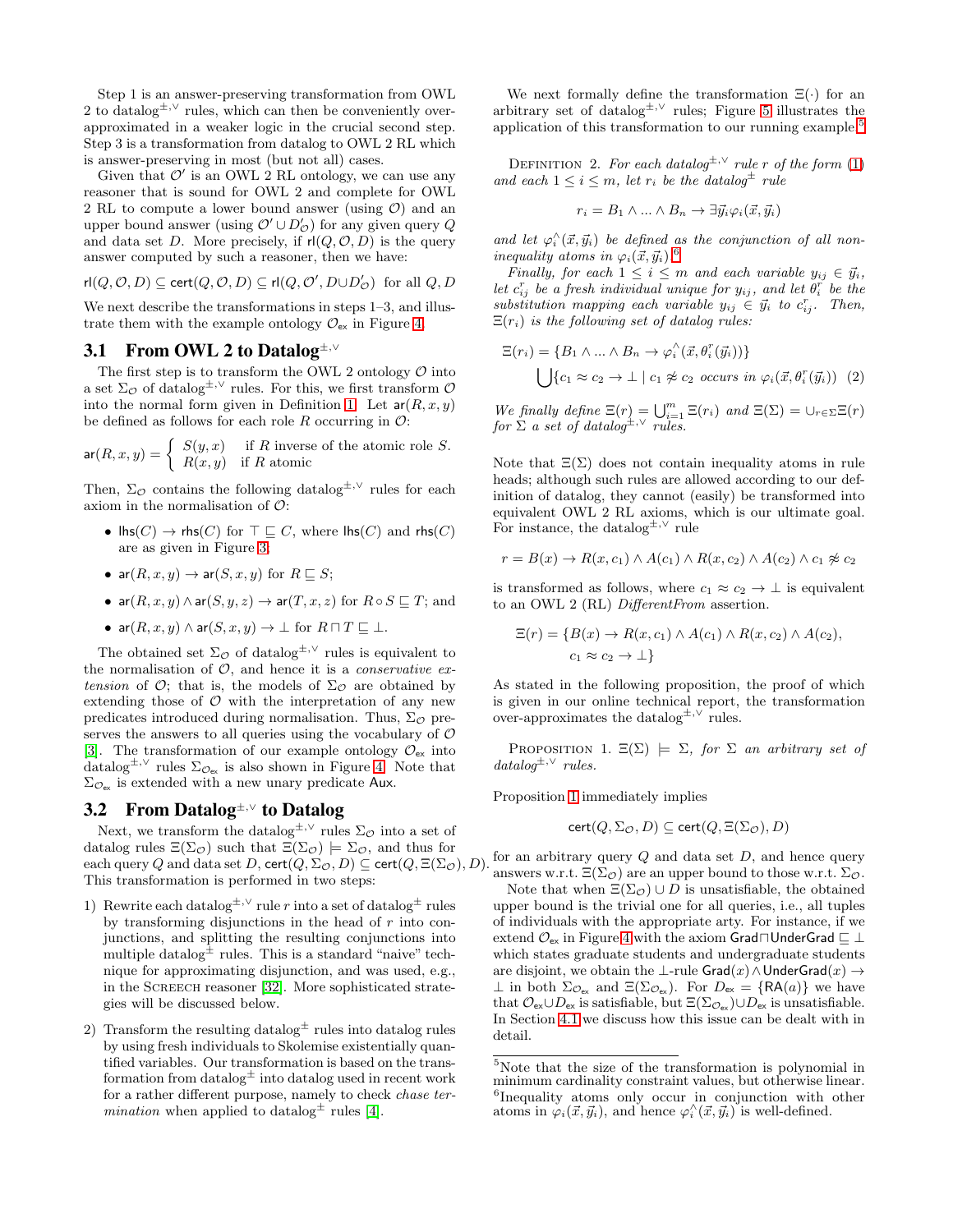| C                              | $\mathsf{Ins}(C)$                                                        | rbs(C)                                                                                                                                               |
|--------------------------------|--------------------------------------------------------------------------|------------------------------------------------------------------------------------------------------------------------------------------------------|
| А                              |                                                                          | A(x)                                                                                                                                                 |
| $\neg A$                       | A(x)                                                                     |                                                                                                                                                      |
| ${a}$                          |                                                                          | $x \approx a$                                                                                                                                        |
| > n R.A                        |                                                                          | $\exists y_1,\ldots,y_n\bigwedge_{1\leq i\leq n}[\textsf{ar}(R,x,y^i_C)\wedge A(y^i_C)\wedge \bigwedge_{i\leq j\leq n}y^i_C\not\approx y^j_C]$       |
| $\geq n R. \neg A$             |                                                                          | $\exists y_1,\ldots,y_n\bigwedge_{1\leq i\leq n}[\textsf{ar}(R,x,y^i_C)\wedge C_{\neg A}(y^i_C)\wedge \bigwedge_{i< i\leq n}y^i_C\not\approx y^j_C]$ |
| $\exists R$ .Self              |                                                                          | ar(R, x, x)                                                                                                                                          |
| $\neg \exists R.\mathsf{Self}$ | ar(R, x, x)                                                              |                                                                                                                                                      |
| $\forall R.A$                  | $ar(R, x, y_C)$                                                          | $A(y_C)$                                                                                                                                             |
| $\forall R.\neg A$             | $ar(R, x, y_C) \wedge A(y_C)$                                            |                                                                                                                                                      |
| $\leq n R.A$                   | $\bigwedge_{1 \leq i \leq n+1} [\text{ar}(R, x, y_C^i) \wedge A(y_C^i)]$ | $\bigvee_{1 \leq i \leq j \leq n+1} y_C^i \approx y_C^j$                                                                                             |
| $\leq n R. \neg A$             | $\bigwedge_{1 \leq i \leq n+1}$ ar $(R, x, y_C^i)$                       | $\bigvee_{1 \leq i \leq n+1} [A(y_C^i) \vee \bigvee_{1 \leq i \leq j \leq n+1} y_C^i \approx y_C^j]$                                                 |
| $C_1 \sqcup \ldots \sqcup C_n$ | $\top$ if $\textsf{Ins}(C_i)$ empty for all $1 \leq i \leq n$            | $\overline{\perp}$ if rhs $(C_i)$ empty for all $1 \leq i \leq n$                                                                                    |
|                                | $\bigwedge_{i=1}^n$ lhs $(C_i)$ otherwise                                | $\bigvee_{i=1}^{n}$ rhs $(C_i)$ otherwise                                                                                                            |

Note:  $C_{\neg A}$  is a fresh predicate;  $A(x) \wedge C_{\neg A}(x) \to \bot$  is added to the datalog<sup>±,∨</sup> rules in the translation of  $\geq n R.\neg A$ 

<span id="page-4-1"></span>Figure 3: Translation of Normalised Axioms

| Axioms in $\mathcal{O}_{\mathsf{ex}}$         | Normalised Axioms                                                             | $Datalog^{\pm,\vee}$                                                                 |
|-----------------------------------------------|-------------------------------------------------------------------------------|--------------------------------------------------------------------------------------|
| Student $\sqsubset$ Person                    | $\top \sqsubset \neg$ Student $\sqcup$ Person                                 | Student $(x) \rightarrow$ Person $(x)$                                               |
| $RA \sqsubset$ Student                        | $\top \sqsubset \neg R A \sqcup$ Student                                      | $RA(x) \rightarrow Student(x)$                                                       |
| $RA \sqsubset \exists$ works.Group            | $\top \sqsubset \neg RA \sqcup \exists \text{works.Group}$                    | $RA(x) \rightarrow \exists y$ [works $(x, y) \land Group(y)$ ]                       |
| Group $\sqsubset$ Org                         | $\top \sqsubset \neg$ Group $\sqcup$ Org                                      | $Group(x)\rightarrow{Org(x)}$                                                        |
|                                               | $\top \sqsubset \neg \mathsf{Emp} \sqcup \mathsf{Person}$                     | $\mathsf{Emp}(x) \to \mathsf{Person}(x)$                                             |
| $Emp \equiv Person \sqcap \exists works.Org$  | $\top \sqsubset \neg \mathsf{Emp} \sqcup \exists \mathsf{works}.\mathsf{Org}$ | $\mathsf{Emp}(x) \to \exists y$ [works $(x, y) \land \mathsf{Org}(y)$ ]              |
|                                               | $\top \sqsubset$ Emp $\sqcup \neg$ Person $\sqcup \forall$ works. $\neg$ Org  | Person $(x) \wedge$ works $(x, y) \wedge$ Org $(y) \rightarrow$ Emp $(x)$            |
| works $\sqsubset$ member Of                   | works $\sqsubset$ member Of                                                   | works $(x, y) \rightarrow$ memberOf $(x, y)$                                         |
| Student $\sqsubseteq$ Grad $\sqcup$ UnderGrad | $\top \sqsubset \neg$ Student $\sqcup$ Grad $\sqcup$ UnderGrad                | Student $(x) \rightarrow$ Grad $(x) \vee$ UnderGrad $(x)$                            |
| func(words)                                   | $\top \sqsubset < 1$ works. $\top$                                            | works $(x, y_1) \wedge$ works $(x, y_2) \rightarrow y_1 \approx y_2$                 |
| Fellow □ ∃works. Efunded. Council             | $\top \sqsubset \neg$ Fellow $\sqcup \exists$ works.Aux                       | Fellow $(x) \rightarrow \exists y$ . [works $(x, y) \wedge \text{Aux}(y)$ ]          |
|                                               | $\top \sqsubset \neg$ Aux $\sqcup \exists$ funded. Council                    | $Aux(x) \rightarrow \exists y$ [funded $(x, y) \wedge$ Council $(y)$ ]               |
| UnderGrad $\Box$ 3 takes. Course              | $\top \sqsubseteq \neg$ UnderGrad $\sqcup \geq 3$ takes. Course               | UnderGrad $(x) \rightarrow \exists y_1, y_2, y_3 \bigwedge_i (\text{takes}(x, y_i))$ |
|                                               |                                                                               | $\wedge$ Course $(y_i) \wedge \bigwedge_{i < j < 3} y_i \not\approx y_j$ )           |

<span id="page-4-0"></span>Figure 4: Transforming  $\mathcal{O}_{\rm ex}$  into datalog $^{\pm,\vee}$  rules  $\Sigma_{\mathcal{O}_{\rm ex}}$ 

## **3.3 From Datalog to OWL 2 RL**

The last step is to transform  $\Xi(\Sigma_{\mathcal{O}})$  into an OWL 2 RL ontology  $\mathcal{O}'$  and (possibly) a data set  $D'_{\mathcal{O}}$ .

Rules in  $\Xi(\Sigma_{\mathcal{O}})$  can be of the following types (see Section [3.1,](#page-3-0) Figure [3](#page-4-1) and Definition [2\)](#page-3-4):

- R1 Rules originating from (and equivalent to) normalised role axioms  $R \sqsubseteq S$ ,  $R \circ S \sqsubseteq T$ , or  $R \sqcap T \sqsubseteq \bot$ .
- R2 Rules  $c_1 \approx c_2 \to \perp$ , with  $c_1$  and  $c_2$  constants.
- R3 Rules originating from the transformations applied to normalised axioms of the form  $\top \sqsubseteq C$ .

Rules of type R1 correspond directly to OWL 2 RL axioms, which will be included in  $\mathcal{O}'$ . Rules of type R2 correspond to ground atoms of the form  $c_1 \not\approx c_2$  (i.e., DifferentFrom assertions in OWL 2), which will be included in  $D'_{\mathcal{O}}$ .

Finally, rules of type R3 are of a very specific shape. The variables in the body are arranged in a tree-shape way, with a single root variable  $x$ , and branch variables  $y$  connected to x by atoms  $R(x, y)$  or  $R(y, x)$ , such that each y occurs in exactly one such atom. Moreover, branch variables only occur in the rule head in atoms of the form  $A(y)$  or  $y \approx y'$ . Rules of this form can be transformed back into OWL 2 axioms by means of the well-known rolling-up technique [\[14\]](#page-9-12); for example, the rule  $Person(x) \wedge works(x, y) \wedge Org(y) \rightarrow Emp(x)$  can be rolled up into the axiom Person⊓ ∃works.Org ⊑ Emp. We formally specify this transformation in the following section.

#### *3.3.1 Rolling up rules into OWL 2 axioms*

Given a rule  $r$  of type R3, the variables occurring in  $r$  are divided into the root variable  $x$ , and a set of branch variables  $y$ , such that  $r$  satisfies the following properties, where  $A$  is a unary predicate,  $R$  is a binary predicate,  $c$  is a constant, and  $y, y'$  are branch variables:

- the body is either ⊤, or a conjunction of atoms of the form  $A(x)$ ,  $R(x, x)$ ,  $R(x, y)$ ,  $R(y, x)$ , or  $A(y)$ ;
- the head is either ⊥, or a conjunction of atoms of the form  $A(x)$ ,  $R(x, x)$ ,  $x \approx c$ ,  $A(y)$ ,  $A(c)$ ,  $R(x, c)$ ,  $R(c, x)$ , and  $y \approx y'$ ;
- $\bullet$  each branch variable y occurs in exactly one body atom  $R(x, y)$  or  $R(y, x)$ ; also, each constant c occurs in at most one atom  $R(x, c)$  or  $R(c, x)$ ; and
- if  $y \approx y'$  occurs in the head, then y and y' occur in body atoms  $R(x, y)$  or  $R(y, x)$  and  $R(x, y')$  or  $R(y', x)$ .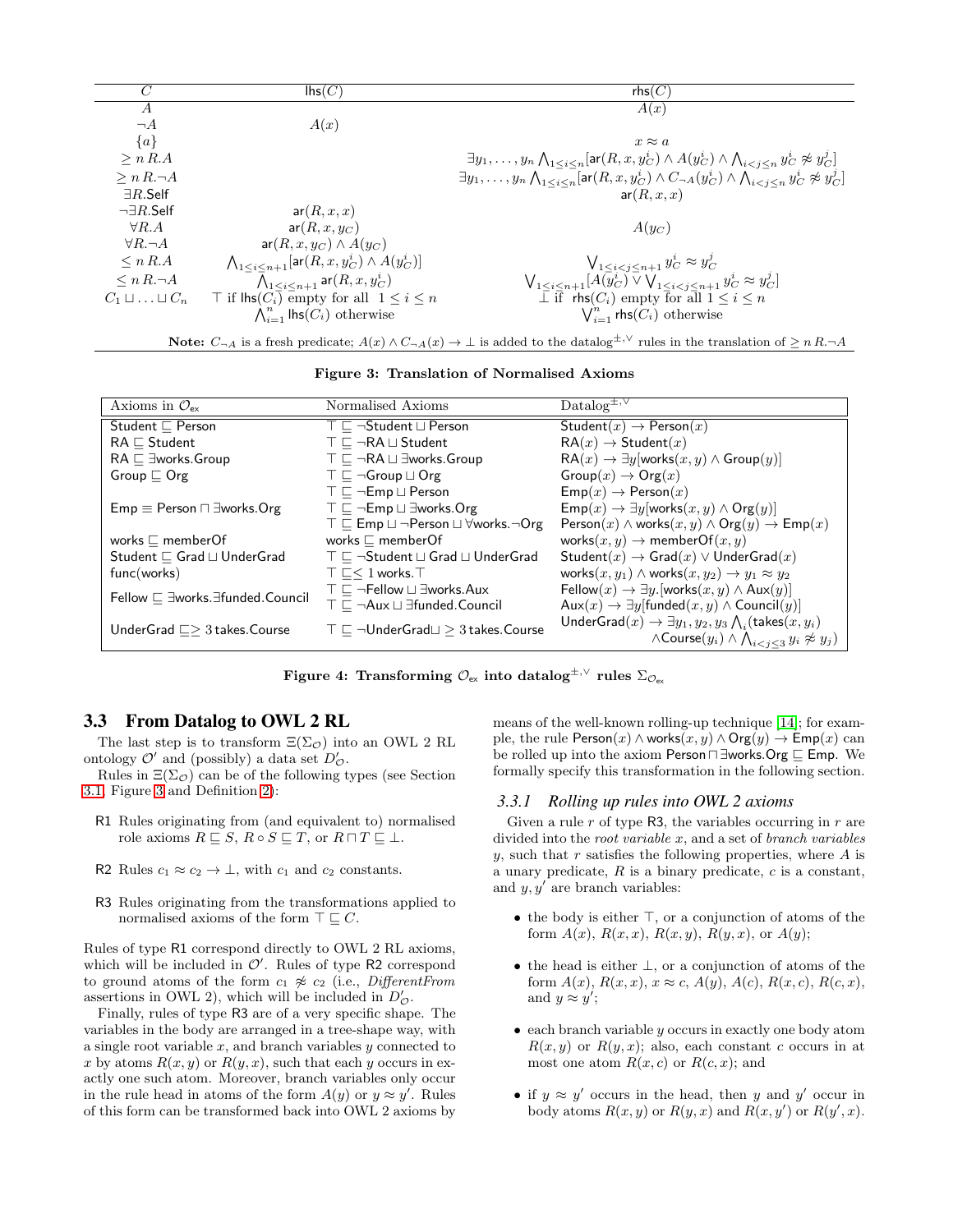$$
\begin{array}{ccc} \mathsf{RA}(x) \rightarrow \exists y . [\mathsf{works}(x,y) \wedge \mathsf{Group}(y)] & \rightsquigarrow & \mathsf{RA}(x) \rightarrow \mathsf{works}(x,c_1) \wedge \mathsf{Group}(c_1) \\ \mathsf{Emp}(x) \rightarrow \exists y . [\mathsf{works}(x,y) \wedge \mathsf{Org}(y)] & \rightsquigarrow & \mathsf{Emp}(x) \rightarrow \mathsf{works}(x,c_2) \wedge \mathsf{Org}(c_2) \\ \mathsf{Student}(x) \rightarrow \mathsf{Grad}(x) \vee \mathsf{UnderGrad}(x) & \rightsquigarrow & \mathsf{Student}(x) \rightarrow \mathsf{UnderGrad}(x) \wedge \mathsf{Grad}(x) \\ \mathsf{UnderGrad}(x) \rightarrow \exists y_1, y_2, y_3 \wedge_i (\mathsf{takes}(x,y_i) & \rightsquigarrow & \mathsf{UnderGrad}(x) \rightarrow \bigwedge_{i=3}^5 (\mathsf{takes}(x,c_i) \wedge \mathsf{Course}(c_i)) \\ & \wedge \bigwedge_{i < j \leq 3} y_i \not\approx y_j & c_i \approx c_j \rightarrow \bot \text{ for different } i \text{ and } j \\ & \mathsf{Note:} \ c_1, \ldots, c_5 \text{ are fresh individuals} \end{array}
$$

<span id="page-5-0"></span>Figure 5: Transforming  $\Sigma_{\mathcal{O}_{\text{ex}}}$  into  $\Xi(\Sigma_{\mathcal{O}_{\text{ex}}})$ . Only the rules that are changed by the transformation are shown.

A rule of this form can be transformed into OWL 2 by exploiting the rolling up technique. There is, however, a technical issue related to the fresh Skolem constants in  $\Xi(\Sigma_{\mathcal{O}})$ . In particular, the rule  $\mathsf{RA}(x) \to \mathsf{works}(x, c_1) \land \mathsf{Group}(c_1)$  in our running example does not directly correspond to an OWL 2 axiom. This issue can be addressed by introducing fresh roles; the above rule can be transformed into the following three OWL 2 axioms, where  $S_{\text{works}}^{\text{Group}}$  is a fresh role:

$$
\mathsf{RA} \sqsubseteq \exists S_\mathsf{works}^\mathsf{Group}.\{c_1\} \quad \exists (S_\mathsf{works}^\mathsf{Group})^- . \top \sqsubseteq \mathsf{Group} \quad S_\mathsf{works}^\mathsf{Group} \sqsubseteq \mathsf{works}
$$

We are now ready to define the transformation. Note that, for simplicity, this transformation has been presented in such a way that the axiom might contain redundancies; in practice such redundancies would, of course, be eliminated.

Each atom  $\alpha \in \text{body}(r)$  is transformed into a concept  $C^{\alpha}$ as follows, with  $x$  the root variable of  $r$ , and  $y$  a branch variable:

$$
C^{\alpha} = \begin{cases} \top & \text{if } \alpha = \top; \\ A & \text{if } \alpha = A(x); \\ \exists R.\mathsf{Self} & \text{if } \alpha = R(x, x); \\ \exists R.\top & \text{if } \alpha = R(x, y); \\ \exists R^-\top & \text{if } \alpha = R(y, x); \\ \exists R.A & \text{if } \alpha = A(y) \text{ and } R(x, y) \in \mathsf{body}(r); \\ \exists R^-\Lambda & \text{if } \alpha = A(y) \text{ and } R(y, x) \in \mathsf{body}(r); \end{cases}
$$

Each atom  $\beta \in \mathsf{head}(r)$  is transformed into a concept  $C^{\beta}$ as follows, with  $x$  the root variable of  $r, y$  and  $y'$  branch variables, c a constant, and  $S_R^A$ ,  $S_{R-}^A$  fresh roles:

$$
C^{\beta} = \begin{cases} \bot & \text{if } \beta = \bot; \\ A & \text{if } \beta = A(x); \\ \exists R.\mathsf{Self} & \text{if } \beta = R(x, x); \\ \{c\} & \text{if } \beta = x \approx c; \\ \forall R.A & \text{if } \beta = A(y) \text{ and } R(x, y) \in \mathsf{body}(r); \\ \forall R^{-}.A & \text{if } \beta = A(y) \text{ and } R(y, x) \in \mathsf{body}(r); \\ \exists S^A_R.\{c\} & \text{if } \beta = A(c) \text{ and } R(x, c) \in \mathsf{head}(r); \text{or} \\ \exists (S^A_{R-}).\{c\} \text{ if } \beta = R(x, c) \text{ and } A(c) \in \mathsf{head}(r); \\ \exists (S^A_{R-}).\{c\} \text{ if } \beta = R(c, x) \text{ and } A(c) \in \mathsf{head}(r); \\ \exists (S^A_{R-}).\{c\} \text{ if } \beta = A(c) \text{ and } R(c, x) \in \mathsf{head}(r); \\ \leq 1 \, R.A & \text{if } \beta = y \approx y' \text{ and } R(x, y), A(y) \in \mathsf{body}(r) \\ \leq 1 \, R^{-}.A & \text{if } \beta = y \approx y' \text{ and } R(y, x), A(y) \in \mathsf{body}(r) \end{cases}
$$

We can transform r into an OWL 2 axiom  $C(r)$  as follows:

$$
C(r) = \prod_{\alpha \in \text{head}(r)} C^{\alpha} \sqsubseteq \prod_{\beta \in \text{body}(r)} C^{\beta}
$$

We thus obtain an ontology  $\mathcal{O}'$  with the following axioms.

- Axioms of the form  $R \sqsubseteq S$ ,  $R \circ S \sqsubseteq T$ , or  $R \sqcap T \sqsubseteq \bot$ obtained from the rules of type R1 in  $\Xi(\mathcal{O})$ .
- An axiom  $C(r)$  for each rule r of type R3 in  $\Xi(\mathcal{O})$ , and axioms  $S_R^A \sqsubseteq R$  and  $\exists (S_R^A)^- . \top \sqsubseteq A$  for each fresh

role  $S_R^A$  introduced in  $C(r)$ , with R either atomic or an inverse role.

Finally, we obtain a data set  $D'_{\mathcal{O}}$  containing a ground inequality atom for each rule of type R2 in  $\Xi(\mathcal{O})$ .

Clearly,  $\mathcal{O}' \cup D'_{\mathcal{O}}$  is a conservative extension of  $\Xi(\Sigma_{\mathcal{O}})$ , and hence query answers are preserved for arbitrary queries and data sets in the vocabulary of  $\Xi(\Sigma_{\mathcal{O}})$ .

#### *3.3.2 Eliminating non-RL axioms*

Unfortunately,  $O'$  might not be an OWL 2 RL ontology as it might contain the following kinds of non-RL axioms:  $(i)$  axioms containing the Self construct;  $(ii)$  axioms of the form  $C \subseteq \{a\}$  for  $\{a\}$  a nominal concept; and *(iii)* axioms having  $\top$  as the left-hand-side concept.

These kinds of axiom were excluded from OWL 2 RL due to specific design choices, rather than inherent limitations of materialisation-based reasoning techniques; in fact, the OWL 2 RL/RDF rules could be trivially extended to deal with such non-RL axioms. Furthermore, axioms of the kind above are rare in realistic ontologies, and none of the ontologies we used in our evaluation contained any such axiom.

If necessary, however, non-RL axioms can be eliminated by applying to  $\mathcal{O}'$  and  $D'_{\mathcal{O}}$  the following sequence of transformations:

- 1. Replace each occurrence of a concept  $\exists R$ . Self on the l.h.s. of an axiom with ∃R.⊤; and replace each axiom of the form  $C \sqsubseteq \exists R$ . Self with axioms  $C \sqsubseteq \exists S$ .  $\{a\}$  and  $S \circ S^{-} \sqsubseteq R$ , where a is a fresh individual and S is a fresh role.
- 2. For each axiom of the form  $C \subseteq \{a\}$ , define a fresh role  $P_a$  as inverse functional; replace the axiom with  $C \sqsubseteq$  $\exists P_a.\{a\};$  and extend  $D'_\mathcal{O}$  with the assertion  $P_a(a,a)$ .
- 3. Replace each axiom of the form  $\top \sqsubseteq C$  with TOP  $\sqsubseteq C$ , where TOP is a fresh atomic concept; add axioms  $A \sqsubset$ TOP,  $\{a\} \sqsubseteq \text{TOP}, \exists R.\top \sqsubseteq \text{TOP} \text{ and } \exists R^{\perp}.\top \sqsubseteq \text{TOP}$ for each atomic concept A, nominal  $\{a\}$  and role R in the ontology; and if no nominal occurs in the ontology, add the axiom  ${c} \subseteq \text{TOP}$ , with c a fresh individual.

These transformations could lead to additional answers to certain queries and data sets. For example, if we apply them to  $\mathcal{O}' = {\exists R.\mathsf{Self} \sqsubseteq A}$  to obtain  $\mathcal{O}'' = {\exists R.\top \sqsubseteq A}$  and consider  $D = \{A(a), R(a, b)\}\$ and  $Q(x) = A(x)$ , we have  $\text{cert}(Q, O', D) = \emptyset$ , whereas  $\text{cert}(Q, O'', D) = \{a\}.$ 

#### **4. ADDITIONAL CONSIDERATIONS**

We next discuss some issues related to the second step in our approach, namely the transformation  $\Xi(\cdot)$  from datalog<sup>±,∨</sup> rules into datalog rules.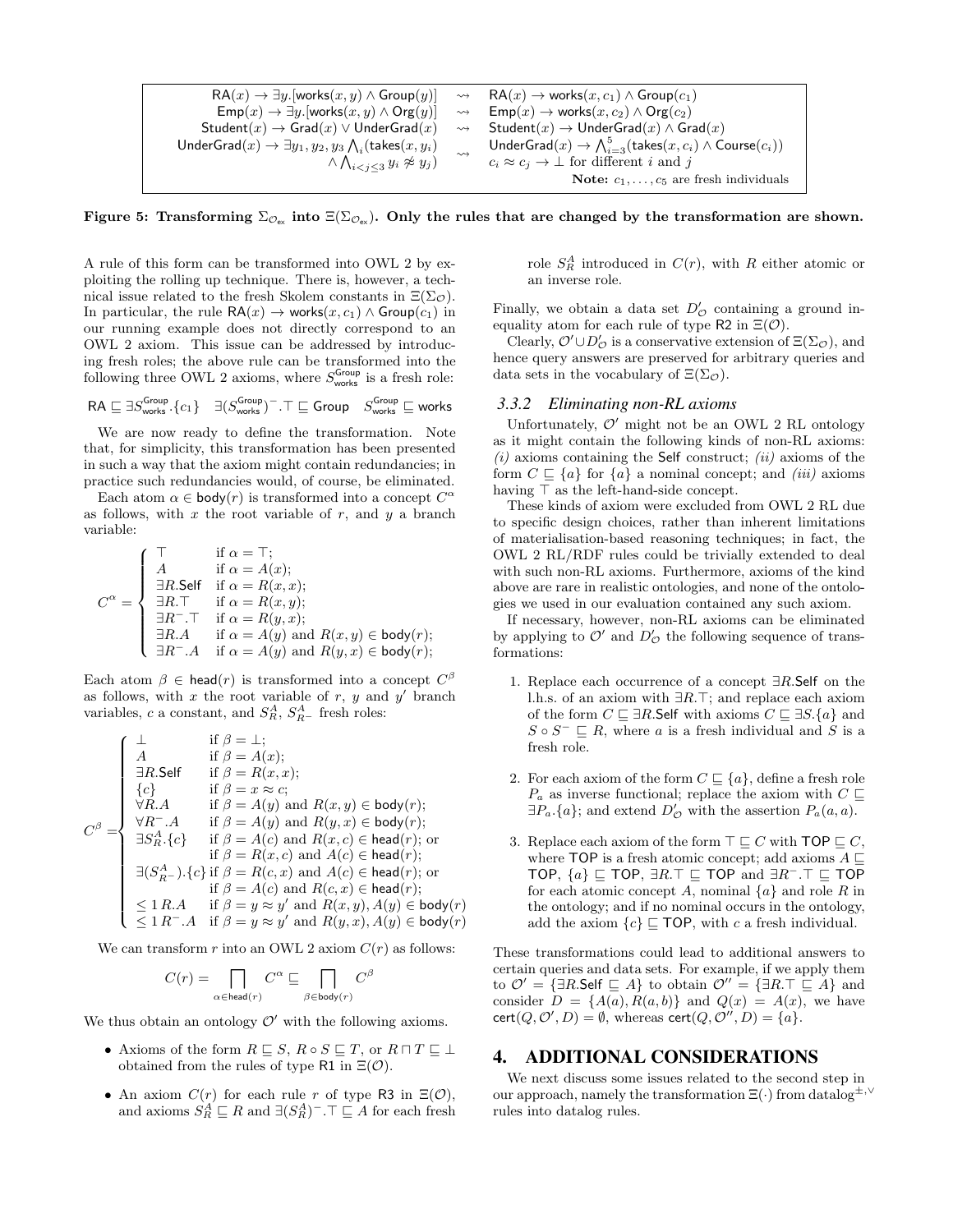## <span id="page-6-0"></span>**4.1 Dealing with Unsatisfiability**

As mentioned in Section [3.2,](#page-3-5) the union of a data set D with the rules in  $\Xi(\Sigma_{\mathcal{O}})$  can be unsatisfiable, even when  $\Sigma_{\mathcal{O}}\cup$  $D$  is satisfiable. This issue can be addressed by removing all  $\perp$ -rules from  $\Xi(\Sigma_{\mathcal{O}})$ , which ensures satisfiability for any D.

This is not possible without losing completeness if  $\Sigma_{\mathcal{O}} \cup D$ is unsatisfiable. If  $\Sigma_{\mathcal{O}} \cup D$  is satisfiable, however, ⊥-rules intuitively do not matter because  $\Xi(\cdot)$  strengthens disjunctions in  $\Sigma_{\mathcal{O}}$  into conjunctions; hence, all ground atoms entailed by  $\Sigma_{\mathcal{O}} \cup D$  are also entailed by  $\Xi(\Sigma_{\mathcal{O}}) \cup D$  even after dispensing with the ⊥-rules. These intuitions are formalised as follows.

<span id="page-6-1"></span>THEOREM 1. Let  $\Sigma$  be a set of datalog<sup> $\pm, \vee$ </sup> rules, and let  $\Xi_{\perp}(\Sigma)$  be all the  $\perp$ -rules in  $\Xi(\Sigma)$ . Then, the following condition holds for each data set D and each query  $Q:$  if  $\Sigma \cup D$ is satisfiable, then  $\text{cert}(Q, \Sigma, D) \subseteq \text{cert}(Q, \Xi(\Sigma) \setminus \Xi_{\bot}(\Sigma), D)$ .

The proof of the theorem is rather technical, and is deferred to our online appendix. The idea behind the proof is, however, quite simple, and can be explained with an example.

<span id="page-6-2"></span>EXAMPLE 1. Let  $\Sigma$  and  $D$  be as follows:

$$
\Sigma = \{ A(x) \to B(x) \lor C(x), A(x) \to D(x) \lor E(x),
$$
  
\n
$$
B(x) \to \bot, C(x) \land D(x) \to \bot \}
$$
  
\n
$$
D = \{ A(a), C(b) \}
$$

Theorem [1](#page-6-1) applies because  $\Sigma \cup D$  is satisfiable. Given

 $\Xi(\Sigma) \setminus \Xi_{\bot}(\Sigma) = \{A(x) \to B(x) \land C(x),\}$  $A(x) \rightarrow D(x) \wedge E(x)$ 

we need to show that  $\text{cert}(Q, \Sigma, D) \subseteq \text{cert}(Q, \Xi(\Sigma) \setminus \Xi_{\bot}(\Sigma), D)$ for an arbitrary query Q. Because  $\Sigma \cup D$  is satisfiable, there exists a (Herbrand) model  $J$  satisfying it, say

$$
\mathcal{J} = \{A(a), C(a), E(a), C(b), E(b)\}
$$

Pick an arbitrary Q (say,  $Q(x) = E(x)$ ) and an individual (say b) such that  $b \notin \text{cert}(Q, \Xi(\Sigma) \setminus \Xi_+(\Sigma), D)$ . Then, there must exist a (Herbrand) interpretation  $\mathcal I$  such that

$$
\mathcal{I} \models \Xi(\Sigma) \setminus \Xi_{\bot}(\Sigma) \cup D \quad and \quad \mathcal{I} \not\models Q(b)
$$

In our case, such an interpretation  $\mathcal I$  could be

$$
\mathcal{I} = \{A(a), B(a), C(a), D(a), E(a), C(b)\}
$$

Then, we can show that the (Herbrand) interpretation  $\mathcal{I} \cap \mathcal{J}$ satisfies  $\Sigma \cup D$ , but it does not satisfy  $Q(b)$ , which implies  $b \notin \text{cert}(Q, \Xi(\Sigma) \setminus \Xi_{\bot}(\Sigma), D)$ , as required by the theorem.

In practice, checking the satisfiability of  $\mathcal{O} \cup D$ , which is equisatisfiable with  $\Sigma_{\mathcal{O}} \cup D$ , is easier than query answering, and even if it is impractical to check the satisfiability of  $\mathcal{O} \cup D$  using an OWL 2 reasoner, e.g., if D is very large, we can still compute an upper bound "modulo satisfiability".

### **4.2 Transformation of Disjunctions**

If  $\Xi(\Sigma_{\mathcal{O}}) \cup D$  is satisfiable for a data set D, we can weaken  $\Xi(\Sigma_{\mathcal{O}})$  from Definition [2](#page-3-4) such that  $\Sigma_{\mathcal{O}}$  is still entailed. In particular, when transforming a rule in  $\Sigma_{\mathcal{O}}$  into datalog by replacing disjunction with conjunction, it suffices to keep only one of the conjuncts. For example, given the transformation of  $A(x) \to B(x) \vee C(x)$  into  $A(x) \to B(x)$  and

 $A(x) \rightarrow C(x)$ , we can discard either of the resulting datalog rules in  $\Xi(\Sigma_{\mathcal{O}})$ . Each choice might result in a different upper bound. In practice we could use multiple versions of  $\mathcal{O}'$  resulting from different choices to try to obtain a tighter bound, or we could make a heuristic choice of rules to retain; e.g., it makes sense to choose the rule with a head predicate that appears least frequently in the bodies of other rules.

Choosing disjuncts instead of taking the conjunction of all of them is, however, incompatible with removing  $\bot$ -rules, and hence with Theorem [1.](#page-6-1) Consider  $\Sigma$  and D in Example [1](#page-6-2) and  $Q(x) = C(x)$ ; if  $A(x) \rightarrow B(x) \vee C(x)$  is approximated to  $A(x) \rightarrow B(x)$ , we have  $a \in \text{cert}(Q, \Sigma, D)$  but  $a \notin \text{cert}(Q, \Xi(\Sigma) \setminus \Xi_{\bot}(\Sigma), D)$  and query answers are lost.

#### **5. EXPERIMENTS**

We have implemented our approach in Java and used Oracle's native OWL 2 RL reasoner in Oracle Database Release 11.2.0.3 as an OWL 2 RL reasoner. The testing machine has a dual quad core (Intel Xeon E5620) CPU, 5 SATA disks, and 40GB RAM with the operating system Linux 2.6.18.

#### **5.1 Test Data**

In our experiments, we have used the ontologies and data sets described next. More detailed statistics are given in Table [1.](#page-7-0)

Lehigh University Benchmark. The Leigh University Benchmark (LUBM) ontology [\[9\]](#page-9-13) describes the organisation of universities and academic departments. Although the LUBM ontology is quite simple, it is not within the OWL 2 RL profile, as it captures existentially quantified knowledge. LUBM comes with a predefined data set generator, which can be used to test the ability of systems to handle data sets of varying size. We denote with  $LUBM(n)$  the  $LUBM$ dataset generated for *n* universities.

University Ontology Benchmark. The University Ontology Benchmark (UOBM) is an extension of LUBM [\[21\]](#page-10-15) with a more complex ontology, which also contains disjunctive axioms and negation. UOBM provides three different data sets (for one, five and ten universities); in contrast to LUBM, no generator of data sets of varying size is provided for UOBM. To provide a more comprehensive evaluation, we have implemented a data generator for UOBM<sup>[7](#page-6-3)</sup> that replicates the design of LUBM's generator. Data produced by our generator differs in several ways from the default UOBM data. This is because the data in UOBM's default data sets is skewed in what we believe are rather strange ways; for example, students in the UOBM data sets are much more likely to be connected via the isFriendOf relation to faculty members than to other students. Our generator does not replicate this skewing, and thus produces what we believe is more "realistic" data. We denote with  $GEN-UOBM(n)$  the generated UOBM data set for n universities.

Fly Anatomy (FLY).This realistic and complex ontology describing the anatomy of flies includes a data set with more than 1, 000 manually created individuals. This ontology is rich in existentially quantified knowledge and hence contains a relatively small number of OWL 2 RL axioms.

We have used two kinds of queries in our experiments.

Standard Queries. LUBM and UOBM come with 14 and 15 standard queries, respectively. Since UOBM extends LUBM, we also adapted the 14 LUBM queries to UOBM.

<span id="page-6-3"></span> $^{7}$ <http://www.cs.ox.ac.uk/isg/tools/UOBMGenerator/>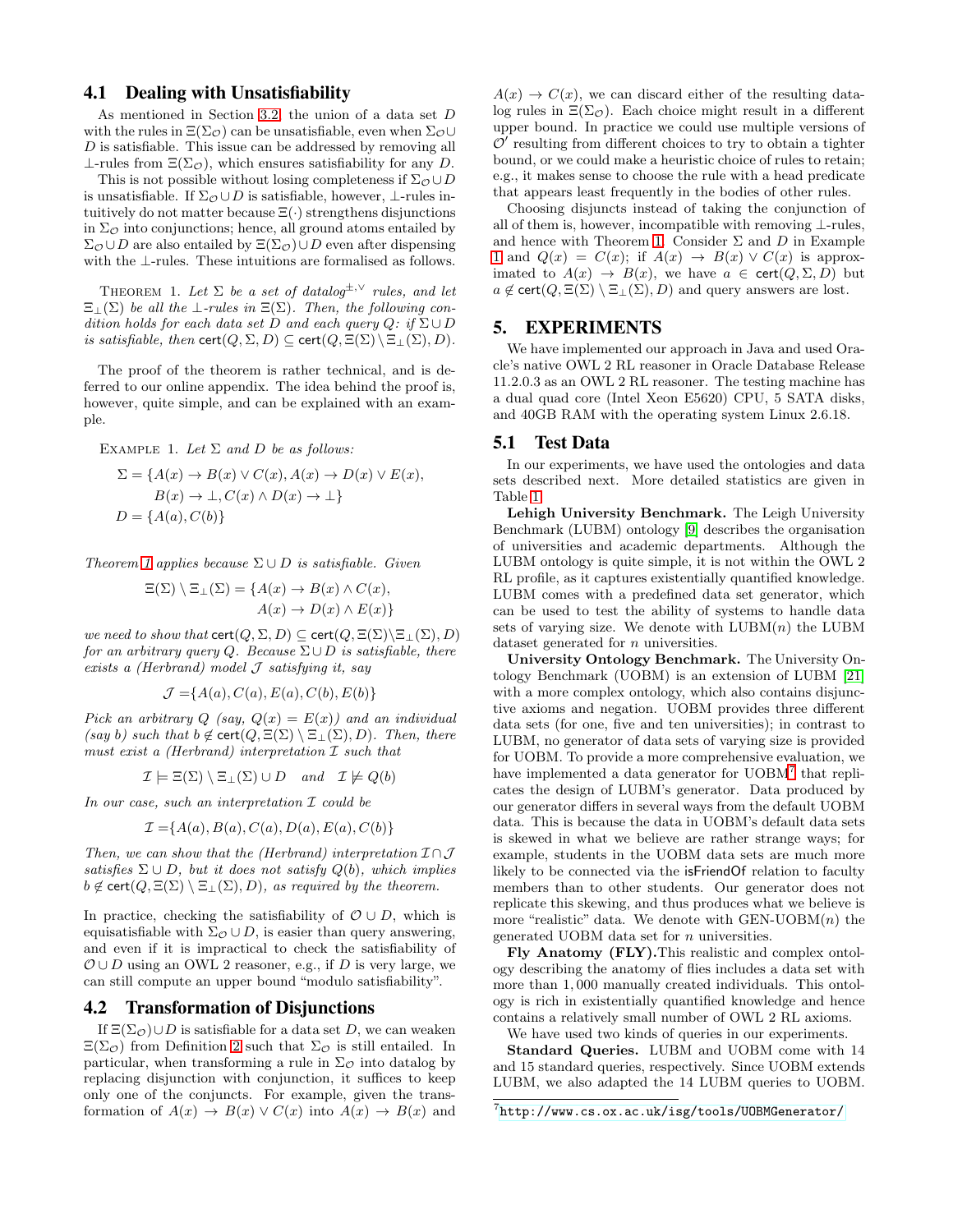<span id="page-7-0"></span>Table 1: Statistics for data sets

| Data          | ப்ப  | Horn | Existential | $\text{Classes}$ | Properties | Axioms  | Individuals         | Data Set            |
|---------------|------|------|-------------|------------------|------------|---------|---------------------|---------------------|
| LUBM(n)       | SHI  | Yes  |             | 43               | 32         | 93      | $7 \times 10^4 n$   | $10^{\circ}n$       |
| $GEN-UOBM(n)$ | SHIN | No   | 24          | 113              | 44         | 188     | $2.5 \times 10^4 n$ | $2 \times 10^{5} n$ |
| чLY           | SRI  | Yes  | 8,396       | 7,533            | 24         | 144.407 | 0.606               | 6.308               |

Table 2: Synthetic LUBM queries with nonmatching bounds. Upper bound is tight in all cases.

<span id="page-7-1"></span>

| Query       | $_{\rm Q3}$ |     | 267 | $\omega_{69}$ |  |
|-------------|-------------|-----|-----|---------------|--|
| Lower Bound | 540         |     | 540 |               |  |
| Upper Bound | 1087        | 547 |     |               |  |

For FLY, we have used 5 realistic queries provided by the biologists who are developing the ontology.

Synthetic Queries. We have used the system SyGENiA [\[5,](#page-9-14) [17\]](#page-10-16) to generate synthetic queries for LUBM and UOBM and obtained 78 queries for LUBM, and 198 for UOBM (the larger number reflecting its more complex structure).

### **5.2 Tightness of the Upper Bound**

Results for LUBM(1). Lower and upper bounds coincide for each of the 14 LUBM standard queries and the  $LUBM(1)$  data set. This implies that Oracle's reasoner is complete for each of these queries (and the given data set), even if the ontology contains axioms outside OWL 2 RL. As to the synthetic queries, lower and upper bounds coincided in all but 4 cases (see Table [2\)](#page-7-1). For these 4 queries, we used the OWL 2 reasoner HermiT to compute the exact answers, and found the upper bound to be tight in all cases.

Results for GEN-UOBM(1). Lower and upper bounds for the 15 UOBM standard queries and GEN-UOBM(1) are given in Table [3.](#page-8-1) We found matching bounds for 4 queries. For the remaining ones, the upper bound was significantly smaller than the trivial upper bound; also, by using HermiT, we determined that the lower bound was tight for 9 queries, and in the remaining 2 cases neither of the bounds was tight.

Regarding the 14 LUBM modified queries (see Table [4\)](#page-7-2), we obtained matching bounds for 8 of them. For 5 of the remaining 6 queries, the lower bound was tight and the gap between bounds was typically small. For query  $Q_4$ , however, the lower bound is still tight but the gap is much larger. However, the query has a large number of answer variables, and hence a huge trivial upper bound, so the upper bound can still be considered a good approximation.

Finally, concerning the synthetic queries, we obtained matching bounds for 101(51%) of them. Figure [6](#page-7-3) illustrates the typical size of the gap between the lower bound (LB) and upper bound (UB) answer sets, relative to the size of LB; it shows the quotient of the number of answer tuples in the gap between bounds over the number of answer tuples in the lower bound, i.e.,  $\frac{|\text{UB} \setminus \text{LB}|}{|\text{LB}|}$ .<sup>[8](#page-7-4)</sup> Quotient values are presented in intervals on the  $X$  axis, and the  $Y$  axis represents the number of queries that fell within each interval; for example, we can see that for 46 queries, UB\LB contained only  $10\%-20\%$ of the number of answer tuples in LB. This suggests the potential of our technique as an optimisation that efficiently

Table 4: Modified LUBM queries for UOBM with non-matching bounds. Lower bound is tight.

<span id="page-7-2"></span>

| Query       | $Q_1$ | $Q_4$         | $Q_5$ | $Q_9$     | $Q_{12}$ |       |
|-------------|-------|---------------|-------|-----------|----------|-------|
| Lower Bound |       |               | 648   | 317       |          | 991   |
| Upper Bound |       | $5,456$   687 |       | $\pm 630$ | 779      | 1,008 |



<span id="page-7-3"></span>Figure 6: Synthetic UOBM queries. X axis is  $\frac{|\mathsf{UB} \setminus \mathsf{LB}|}{|\mathsf{LB}|};$ Y axis is the number of queries falling in each interval on the X axis.

identifies a small number of candidate answer tuples, which can be checked using an OWL 2 reasoner; even in the worst case, where the upper bound is almost 13 times larger than the lower bound, we have ruled out more than 99.9% of the possible answer tuples compared to the trivial upper bound.

Results for FLY. The lower and upper bounds for each of the five realistic queries are presented in Table [5.](#page-8-2) As can be seen, the lower and upper bounds coincide in  $Q_3$ , and the lower bound answers were empty for the remaining four cases. This is because the ontology includes many axioms that are outside the OWL 2 RL profile, and in particular many existential restrictions. We were able to confirm using HermiT that the upper bounds are tight for all these queries.

## **5.3 Scalability Tests**

To test the scalability of upper bound computation using Oracle's reasoner, we have conducted experiments using LUBM and UOBM data sets of increasing size (1, 5, 10, 100 universities for LUBM and UOBM, and 1,000 universities for LUBM). We also report computation times for FLY.

Test for LUBM. Results for all the standard queries and generated queries are summarised in Figure  $7(a)$ ; in the figure, materialisation time refers to the total time for computing the saturation for each data set and querying time refers to the average query answering time for each query. We can observe that query answering times and scalability behaviour is very similar for lower and upper bound computation. Fully-fledged OWL 2 reasoners are much slower, even for the smallest data sets; for LUBM(1), HermiT required 7,684 seconds to compute the exact answers to one of the queries with matching lower and upper bounds.

<span id="page-7-4"></span><sup>8</sup>Excluding three cases where the lower bound is empty and the upper bound non-empty.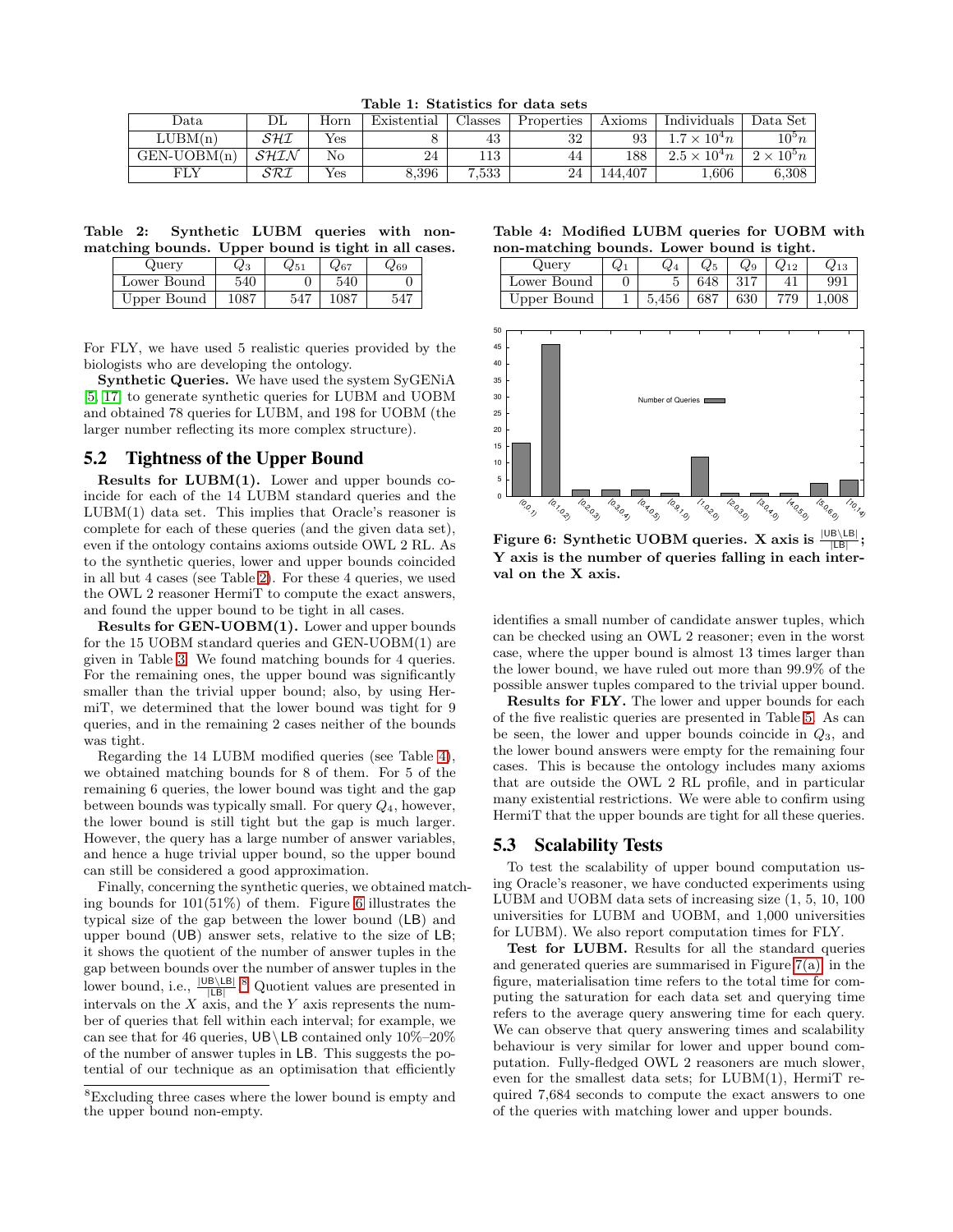| $\omega$ uerv     | $Q_1$ | $Q_2$ | $_{\mathcal{C}3}$ | $Q_4$ | $\,_{5}$ | $\omega$ 6 | $Q^7$ | $_{\rm Q8}$ | Ų9    | $Q_{10}$ | $Q_{11}$ | $Q_{12}$ | 413 | V 14   | $Q_{15}$ |
|-------------------|-------|-------|-------------------|-------|----------|------------|-------|-------------|-------|----------|----------|----------|-----|--------|----------|
| Lower Bound       | 21    | 465   | 581               | 292   | 235      | 991        |       | 376         | 1.298 |          | 416      | 50       |     | 6.271  |          |
| Upper Bound       | 21    | 465   | 581               | 603   | 235      | .008       | 50    | 455         | 2.528 | 191      | 8.852    | 1.027    | 455 | 12.782 | 455      |
| Gap               |       |       |                   | 21    |          |            | 50    | 79          | 1.230 | 183      | 6,436    | 977      | 455 | 6,511  | 455      |
| Exact.<br>Answers | 21    | 2,465 | 581               | 292   | 235      | 991        |       | 376         | 1.298 |          | 416<br>∼ | 50       | 416 | 6,535  |          |

<span id="page-8-1"></span>Table 3: Standard queries for UOBM



(a) Time for LUBM

(b) Time for UOBM

Figure 7: Scalability tests

<span id="page-8-3"></span>Table 5: Realistic queries for FLY. Upper bound is tight in all cases.

<span id="page-8-2"></span>

| $Q$ uery    |  | ২৫১ | W 4 | 62 C |
|-------------|--|-----|-----|------|
| Lower Bound |  | 40  |     |      |
| Upper Bound |  | 40  | ∠ι  |      |

Test for GEN-UOBM. Results for both standard and generated queries are given in Figure [7\(b\).](#page-8-4) In this case, the materialisation time is higher for the upper bound than that for the lower bound because of the increased number of materialised triples. The time to answer queries also increases significantly, but is in line with the increased size of the answer. For example, the lower bound for generated Query 195 on UOBM(10) contains 132,411 answer tuples, whereas the upper bound contains 1,961,095 answer tuples. Although less efficient than lower bound computation, upper bound computation significantly outperforms HermiT, and the lower and upper bounds coincide for 9 out of 14 queries. Upper bound computation required less than 2 seconds for all standard queries w.r.t. UOBM(1); HermiT, in comparison, failed to compute the answer to one of the standard queries  $(\text{Query } 6)^9$  $(\text{Query } 6)^9$ , even when given a 24h timeout. We also used HermiT to check tuples in the gap between the lower bound and upper bound for this query, which took only 1 hour. This illustrates the potential of upper and lower bound answers in optimising the computation of exact answers.

Test for FLY. Oracle's reasoner required 164s and 493s respectively to compute the lower and upper bound materialisation, and to answer all queries. The query answering time was negligible compared to materialisation time.

## <span id="page-8-4"></span><span id="page-8-0"></span>**6. RELATED WORK**

Our work is related to theory approximation, which was first described in the seminal paper by Kautz and Selman [\[30\]](#page-10-11). The idea in theory approximation is to approximate a logical theory  $\mathcal T$  by two theories  $\mathcal T_{lb}$  (the model lower bound) and  $\mathcal{T}_{ub}$  (the model upper bound) such that  $\mathcal{T}_{lb} \models \mathcal{T} \models \mathcal{T}_{ub}$ , both  $\mathcal{T}_{lb}$  and  $\mathcal{T}_{ub}$  are in a "more tractable" language than  $\mathcal{T}$ , and  $\mathcal{T}_{lb}$  and  $\mathcal{T}_{ub}$  are "as close as possible" to  $\mathcal{T}$ . Kautz and Selman studied this problem for  $\mathcal T$  in propositional logic and the bounds expressed in its Horn fragment. Del Val [\[7\]](#page-9-5) studied the problem for first-order logic. This line of research has focused mostly on the computation of the "best" model upper bounds; however, we focus on query answers rather than models and hence our upper bounds correspond to model lower bounds, which have received little attention.

The idea of transforming the ontology, data, and/or query to obtain upper bounds to query answers has been already explored in previous work. Table [6](#page-9-15) summarises the main differences between our approach and the systems presented in [\[32,](#page-10-12) [27,](#page-10-13) [18\]](#page-10-14), which we next explain in more detail.

The Screech system [\[32\]](#page-10-12) uses KAON2 [\[16\]](#page-9-16) to transform an ontology into a disjunctive datalog program such that answers to SPARQL queries are preserved, and then approximates the resulting disjunctive program into a datalog program by transforming disjunctions into conjunctions. The transformation of the ontology (which is delegated to KAON2) requires exponential time (and may also be of exponential size) in the size of the input ontology. This exponential blow-up means that, in practice, KAON2 may be unable to process large or complex ontologies; for example, KAON2 was reported to fail on the DOLCE ontology [\[24\]](#page-10-17). Finally, due to the dependency on KAON2, SCREECH can only deal with the subset of OWL 2 corresponding to the

<span id="page-8-5"></span><sup>&</sup>lt;sup>9</sup> $Q(x)$  ← hasAlumnus(Univ0, x) ∧ Person(x)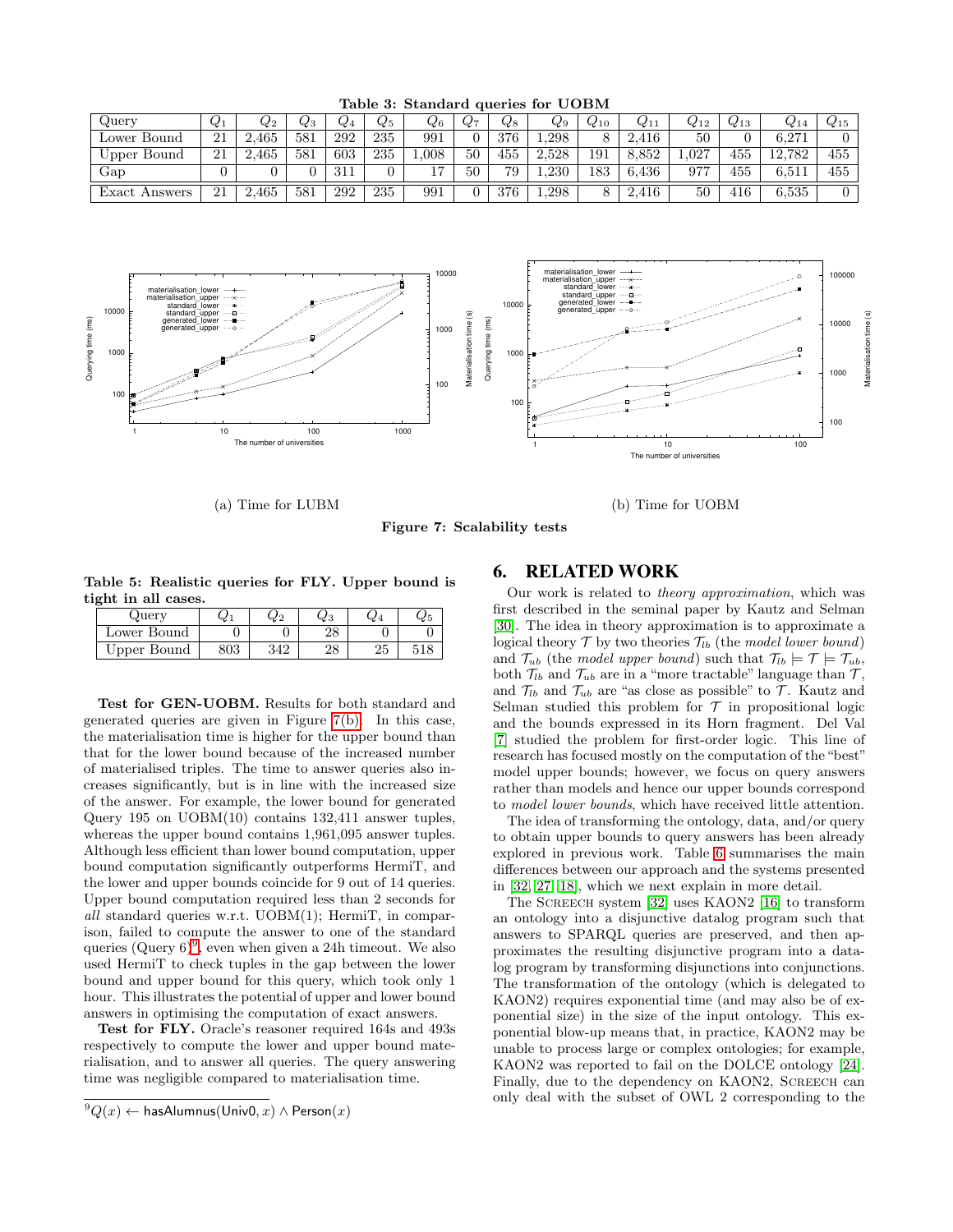| System                              | Source      | Target   |      | Independence | Time        | Query  |  |
|-------------------------------------|-------------|----------|------|--------------|-------------|--------|--|
|                                     |             |          | Data | Query        |             |        |  |
| $\left[32\right]$<br><b>SCREECH</b> | <i>SHIQ</i> | DATALOG  | NΟ   | YES          | exponential | SPARQL |  |
| [27]<br>QUILL                       | OWL DL      | DL-Lite  | NΟ   | NΟ           | exponential | CQ     |  |
| $\left[18\right]$                   | SHI         | DL-Lite  | YES  | YES          | exponential | SPARQL |  |
| Ours                                | OWL 2       | OWL 2 RL | YES  | YES          | polynomial  | CQ     |  |

<span id="page-9-15"></span>Table 6: Comparison between different systems

 $\mathcal{SHIQ}$  DL, and is guaranteed to compute an upper bound only for SPARQL queries; in contrast our approach applies to all of OWL 2 as well as to more general query languages.

The QUILL system transforms both the ontology  $\mathcal O$  and query  $Q$  to compute an upper bound [\[27\]](#page-10-13). In this case, the target language for approximation is DL-Lite (a.k.a. OWL 2 QL), instead of OWL 2 RL. QUILL first transforms Q and adds axioms  $\mathcal{O}_Q$  to  $\mathcal O$  based on this transformation. Then, Quill computes as an approximation OWL 2 QL axioms entailed by  $\mathcal{O} \cup \mathcal{O}_Q \cup D$ , with D the input data set. Each entailment test requires the use of a fully-fledged OWL reasoner, which can be expensive; also, the required entailments need to be recomputed for each query and each data set.

Kaplunova et al. [\[18\]](#page-10-14) approximate an ontology  $\mathcal O$  into an OWL 2 QL ontology  $\mathcal{O}'$  to provide an upper bound to queries in SPARQL. Each axiom  $C \subseteq D$  in  $\mathcal O$  is transformed into an OWL 2 QL axiom  $C' \sqsubseteq D'$ , where C is subsumed by  $C'$ and  $D'$  is subsumed by  $D$  (w.r.t.  $\mathcal{O}$ ). The transformation algorithm, however, is non-deterministic and there can be exponentially many  $C'$  and  $D'$  satisfying the required properties. Furthermore, as reported in [\[18\]](#page-10-14), it is often the case that for a given D such that  $\mathcal{O} \cup D$  is satisfiable,  $\mathcal{O}' \cup D$  is unsatisfiable, regardless of the choices made when computing  $\mathcal{O}'$ . The large degree of non-determinism means that computing  $\mathcal{O}'$  can be expensive, even for small ontologies—it is reported in [\[18\]](#page-10-14) that "it is very demanding to approximate a TBox with 499 axioms", and that they were unable to compute a coherent approximation "in reasonable time".

## **7. DISCUSSION**

We have proposed novel techniques that allow us to exploit industrial-strength triple stores to answer queries over ontologies that are outside OWL 2 RL, thus "making the most" of state-of-the-art triple store technologies. Our techniques allow us to compute exact answers to queries in many cases. Otherwise, we can still efficiently compute an upper bound to the exact answers, which allows us to estimate the incompleteness of the triple store as well as to optimise OWL 2 reasoners by ruling out many candidate answer tuples.

The results obtained so far open many possibilities for future work. For example, we plan to develop techniques for identifying, during upper bound computation, a (hopefully small) fragment of the ontology and data set that is sufficient for checking whether the answers in the gap between bounds are indeed answers; this fragment can then be used instead of the original ontology when checking answers in the gap using an OWL 2 reasoner.

Acknowledgements. Work supported by the Royal Society, the EU FP7 project OPTIQUE and the EPSRC projects ExODA, and SCORE!.

### <span id="page-9-2"></span>**8. REFERENCES**

- [1] B. Bishop, A. Kiryakov, D. Ognyanoff, I. Peikov, Z. Tashev, and R. Velkov. OWLim: A family of scalable semantic repositories. Semantic Web J., 2(1):33–42, 2011.
- <span id="page-9-9"></span>[2] A. Cali, G. Gottlob, T. Lukasiewicz, B. Marnette, and A. Pieris. Datalog+/-: A family of logical knowledge representation and query languages for new applications. In LICS, 2010.
- <span id="page-9-10"></span>[3] B. Cuenca Grau, I. Horrocks, Y. Kazakov, and U. Sattler. Modular reuse of ontologies: Theory and practice. JAIR, 31:273–318, 2008.
- <span id="page-9-11"></span>[4] B. Cuenca Grau, I. Horrocks, M. Krötzsch, C. Kupke, D. Magka, B. Motik, and Z. Wang. Acyclicity conditions and their application to query answering in description logics. In KR, 2012.
- <span id="page-9-14"></span>[5] B. Cuenca Grau and G. Stoilos. What to ask to an incomplete semantic web reasoner? In IJCAI, pages 419–476, 2011.
- <span id="page-9-8"></span>[6] E. Dantsin, T. Eiter, G. Gottlob, and A. Voronkov. Complexity and expressive power of logic programming. ACM Comput. Surv., 33(3):374–425, 2001.
- <span id="page-9-5"></span>[7] A. Del Val. First order LUB approximations: characterization and algorithms. Artificial Intelligence, 162(1-2):7–48, 2005.
- <span id="page-9-7"></span>[8] B. N. Grosof, I. Horrocks, R. Volz, and S. Decker. Description logic programs: combining logic programs with description logic. In WWW, 2003.
- <span id="page-9-13"></span>[9] Y. Guo, Z. Pan, and J. Heflin. LUBM: A benchmark for OWL knowledge base systems. J. Web Semantics  $(JWS)$ , 3(2-3):158-182, 2005.
- <span id="page-9-3"></span>[10] V. Haarslev and R. Möller. RACER system description. J. of Automated Reasoning (JAR), pages 701–705, 2001.
- <span id="page-9-4"></span>[11] V. Haarslev, R. Möller, and M. Wessel. Querying the semantic web with RACER+NRQL. In ADL, 2004.
- <span id="page-9-0"></span>[12] A. Harth, J. Umbrich, A. Hogan, and S. Decker. Yars2: A federated repository for querying graph structured data from the web. The Semantic Web, pages 211–224, 2007.
- <span id="page-9-6"></span>[13] I. Horrocks, O. Kutz, and U. Sattler. The even more irresistible  $\mathcal{SROIQ}$ . In KR, 2006.
- <span id="page-9-12"></span>[14] I. Horrocks and S. Tessaris. A conjunctive query language for description logic aboxes. In AAAI, 2000.
- <span id="page-9-1"></span>[15] J. Huang, D. J. Abadi, and K. Ren. Scalable SPARQL querying of large RDF graphs. PVLDB, 4(11):1123–1134, 2011.
- <span id="page-9-16"></span>[16] U. Hustadt, B. Motik, and U. Sattler. Reasoning in description logics by a reduction to disjunctive datalog. Journal of Automated Reasoning, 39(3):351–384, 2007.